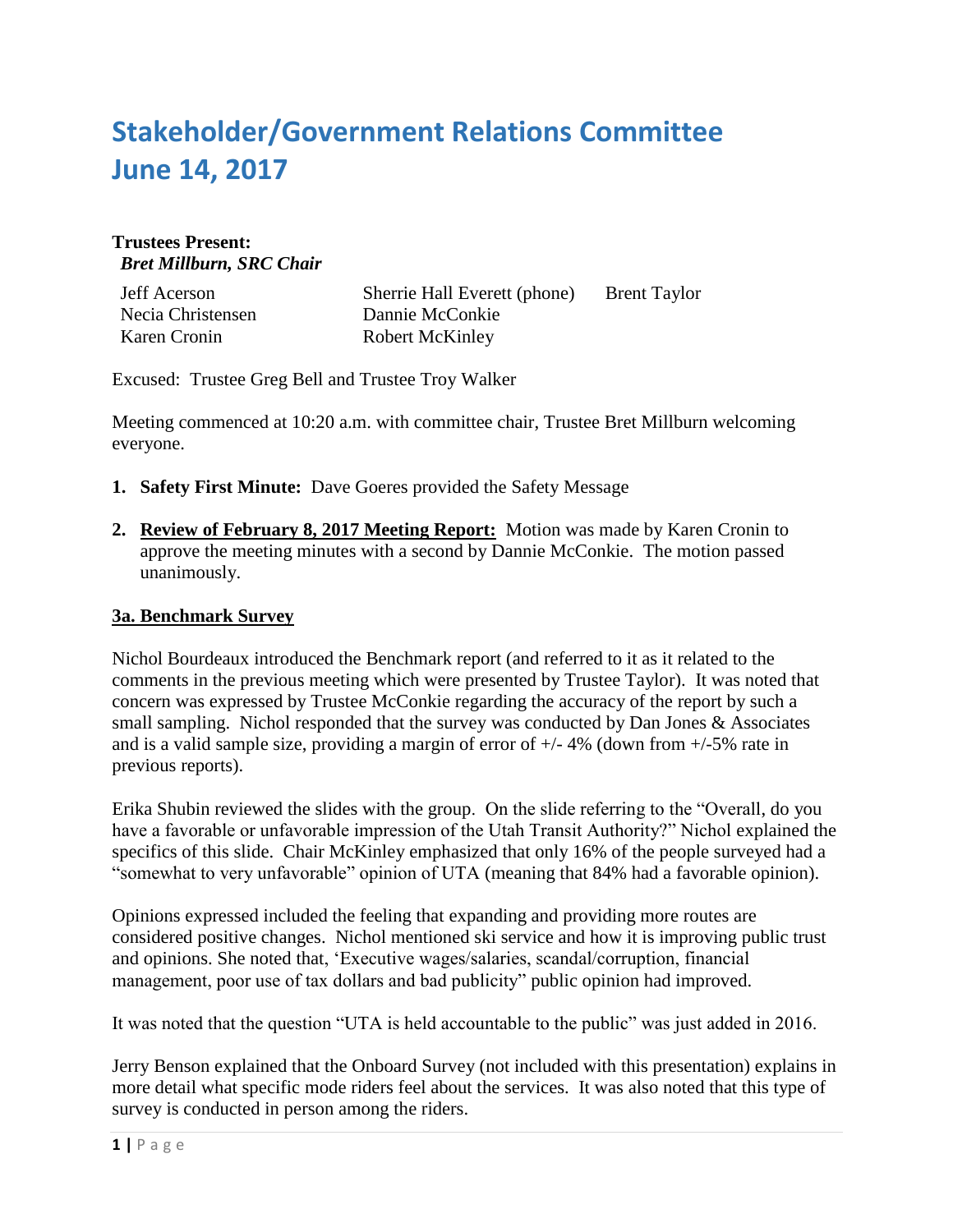A slide which generated conversation was the "What are the reasons you do not use UTA?" The largest increase was seen in "Doesn't go where needed" went from 13% to 24% in 2016.

At the conclusion of the presentation, Trustee Acerson asked if our reports are cross-referenced with other transit agencies to see if there are trends in the industry. He also asked if Dan Jones & Associates had provided any recommendations on how we can improve the survey. He asked if UDOT or the Legislature also has a public opinion survey which could be used collaboratively. Trustee McConkie noted that Joe Walker at UDOT could provide the UDOT public opinion survey. Trustee Acerson also mentioned that he would like to see the areas we can improve on. Trustee McConkie then commented that comparing systems from state-to-state is not really "apples to apples" because our system is still so "young" compared to others (like back east). Trustee Acerson acknowledged that, but also mentioned that we should be looking ahead and learning from other transit authorities and what their trends are.

Jerry Benson recommended that the staff bring back any suggestions from the experts on survey improvements. He mentioned that Nichol Bourdeaux is working on a Community Relations Plan with the Langdon Group. There are also other data gathering projects going on. He would like us to look at all of the feedback "tools" which we have and to perhaps look at additional means and ways of how to get accurate feedback and to determine what our 'true priorities" are.

Trustee Taylor asked for a copy of the full survey results. He referred to a survey by Utah Politics.com which was conducted in the prior year and how the results vastly differ. Trustee Millburn also requested that the copies be sent out to the full board.

Nichol responded that the survey was conducted at the beginning of 2017.

(Trustee Hall Everett left the phone conference call at 11:15 a.m.)

## **3b. Citizen Transportation Advisory Committee (CTAC) Update by Matt Sibul**

Matt Sibul introduced the item and explained SB174 which explains in fuller detail the requirements of establishing the CAB (Citizens' Advisory Board) and subsequent meetings. He read from the full SB174 bill the specific requirements, but also provided a summarized version. He also provided context as to the Community Transportation Advisory Committee (CTAC), which was established years ago. Although this committee has been in existence for another purpose, Matt explained that the original group had since been disbanded and that some of the criteria for selection could be used in the new committee. The CAB will be formed with the specific role of communication and collaboration with UTA management.

Trustee Millburn emphasized that moving forward with the new committee, we make the meetings 'meaningful."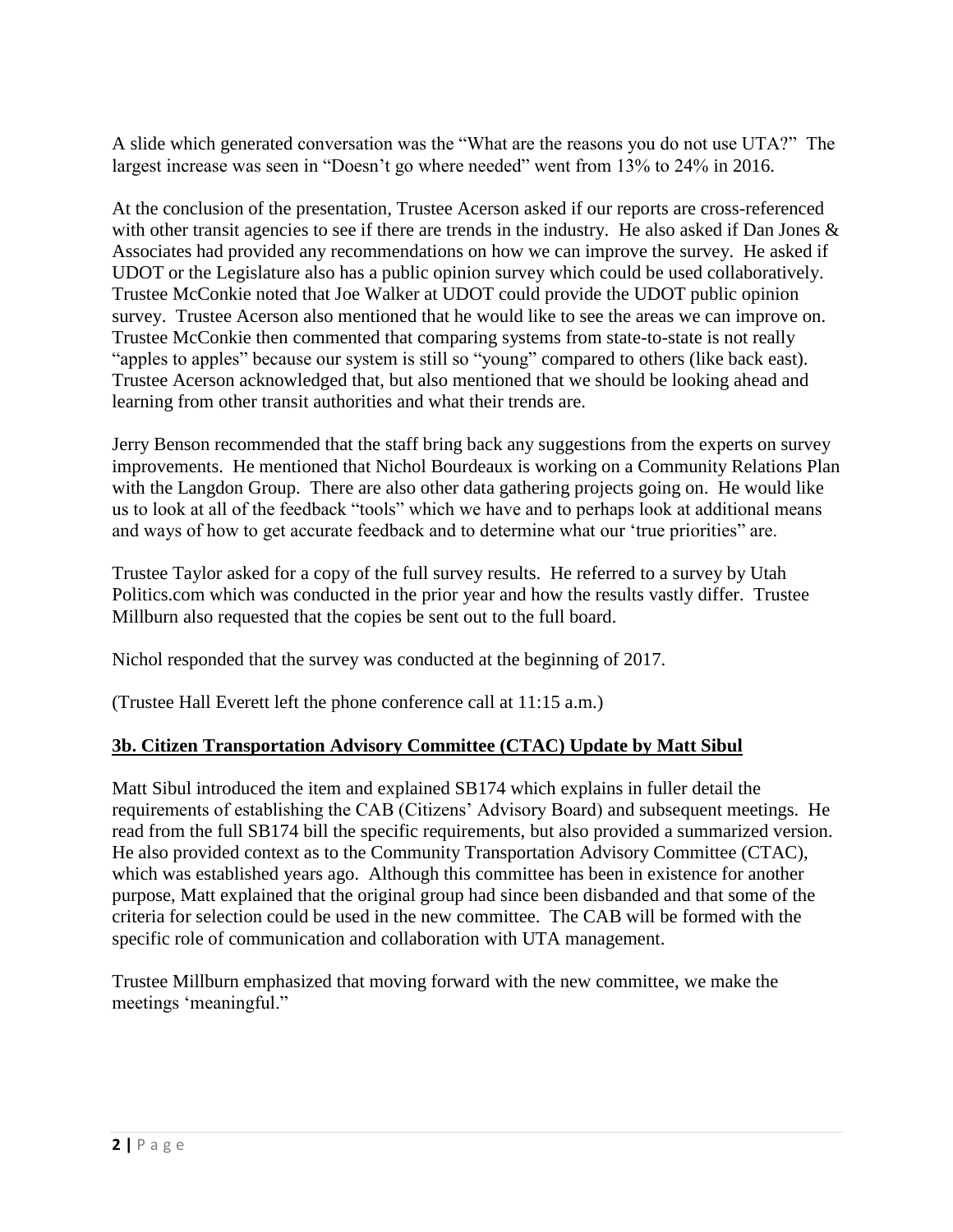# **Creating the Nomination process**

- o Create the form to be used
- o Establish selection criteria
- o Reach out to Appointing Authorities
- o Utilize all forms of media to announce
- o Create interest within own cities/areas for recruits
- o Define reimbursement/compensation/incentive guidelines
- o Conflict of Interest form policy

# **Clear guidelines/goals on moving forward**

- o Hold a meeting in July for the SGRC committee
- o Have Committee members selected by September
- o Hold first meeting in Fall 2017

# **Set aggressive goals for accomplishing this task**

Trustee Millburn will engage with the Legislative task force to find out their guidelines on staying in compliance (specifically as it relates to incentives for the committee.)

## **3b. Policy Review & Process Outline**

General Counsel, Jayme Blakesley, passed out two documents: 1) Summary of UTA Powers, Duties and policies, 2) List of Board Policies as of February 28, 2017.

## **Handout #1 reviewed the following:**

- 1. Utah Public Transit District Act (Utah Code Ann. 17B-2a-801)
	- a. General and Specific Powers
	- b. Board of Trustees
	- c. Executives
- 2. Limitations
	- a. Federal Law
	- b. State Law
- 3. Current Structure of UTA Board Policies (refers to the list in handout #2)

Jayme explained in brief detail the Carver Model and how it worked to establish our current policy structure. He reviewed each line of the "Summary of UTA Powers, Duties and Policies" document.

Jerry Benson referred to PolicyGovernance.com website for any questions trustees might have regarding the establishment of the current policies. He went on to explain some of the guidelines of the Carver Model. The CEO Performance Plan was also referred to as another document which supports the direction that the Trustees are currently on.